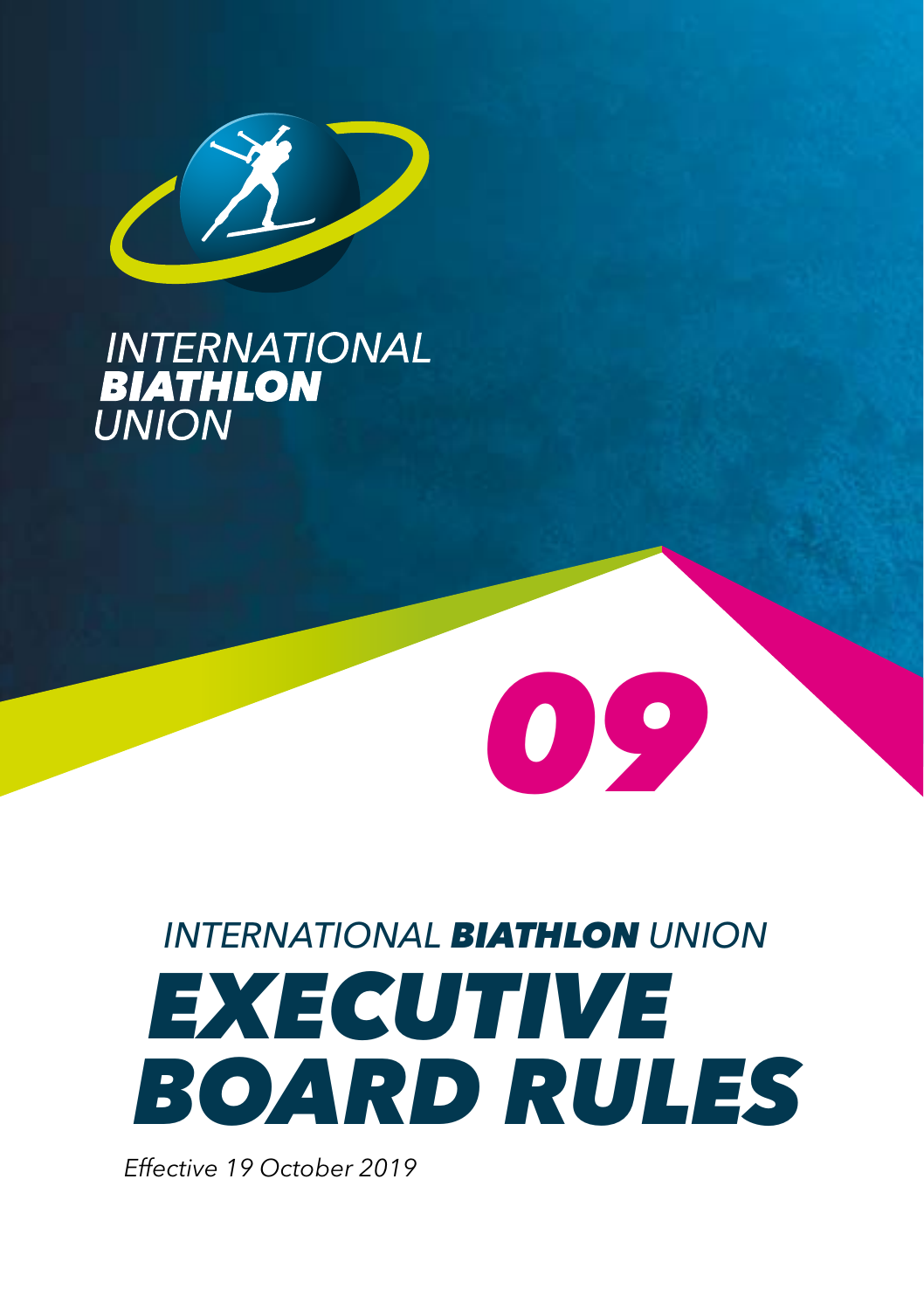# *TABLE OF CONTENTS*

| <b>1. INTRODUCTION</b>                                       | 3 |
|--------------------------------------------------------------|---|
| <b>2. MEETINGS OF THE EXECUTIVE BOARD</b>                    | 4 |
| 3. CONDUCTING EXECUTIVE BOARD BUSINESS OUTSIDE OF MEETINGS   | 6 |
| <b>4. VACANCIES</b>                                          | 7 |
| <b>5. SUSPENSION OR REMOVAL OF AN EXECUTIVE BOARD MEMBER</b> | 8 |
| <b>6. APPEAL</b>                                             | 9 |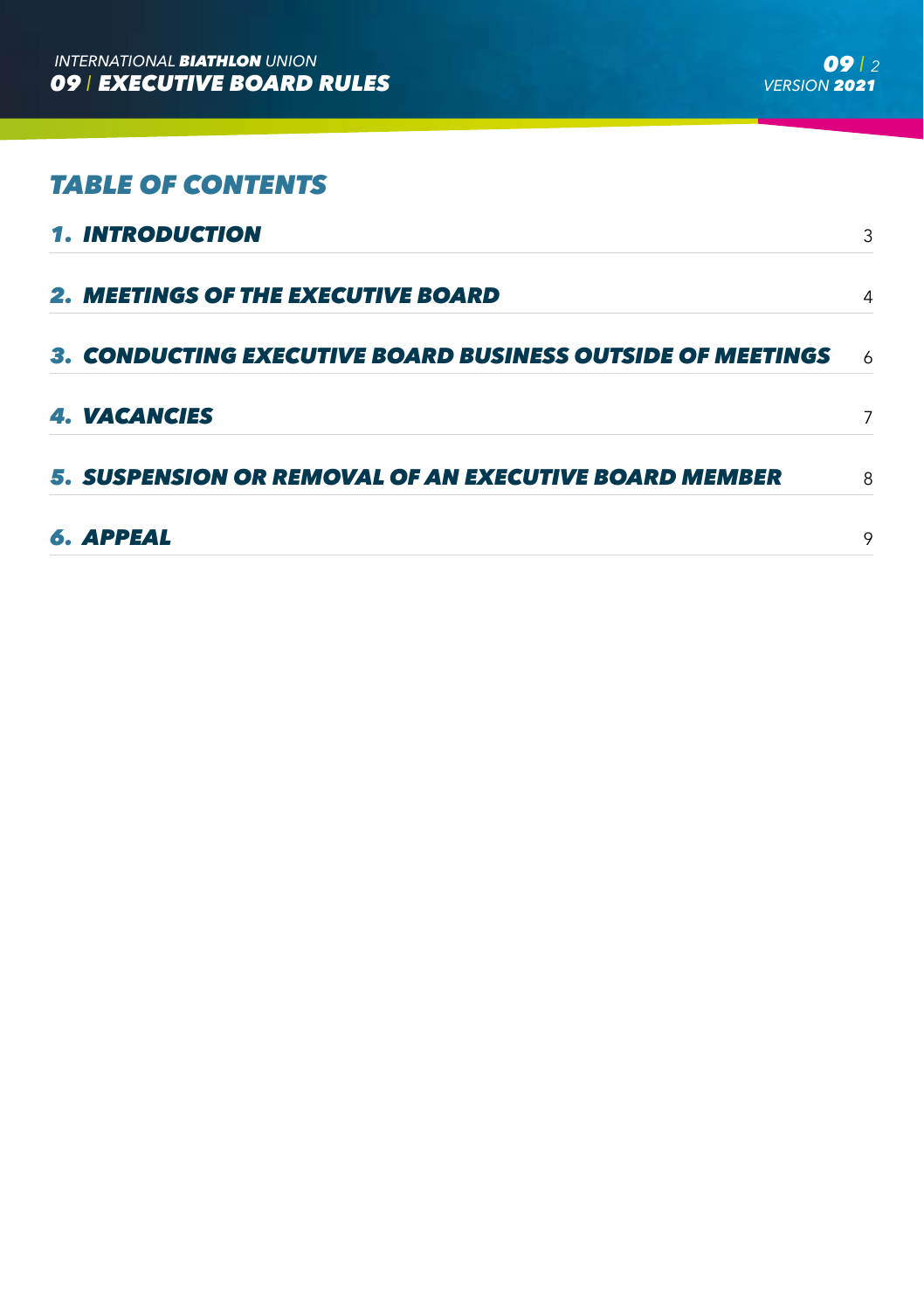#### *09 I 3 VERSION 2021*

# *1. INTRODUCTION*

**1.1** These Executive Board Rules were adopted at the Extraordinary Congress meeting in October 2019. They supplement Part IV of the Constitution, which establishes the composition and powers of the Executive Board (Articles 17 and 18) and the duties of Executive Board members (Article 19), and also includes certain basic provisions about Executive Board meetings (Article 20).

**1.2** These Executive Board Rules come into effect on 19 October 2019. From that date, they supersede any previous IBU rules covering the same subject-matter. They may be amended from time to time by the Executive Board in accordance with Article 20.1 of the Constitution, subject to the ultimate authority of Congress.

**1.3** These Executive Board Rules are governed by and will be interpreted in accordance with the laws of Austria and the rules of interpretation set out in Appendix 1 of the Constitution.

**1.4** Unless otherwise stated, defined words and terms used in these Executive Board Rules (denoted by italicised text) have the meaning given to them in the Constitution.

**1.5** In the case of any conflict between these Executive Board Rules and the Constitution, the Constitution will prevail.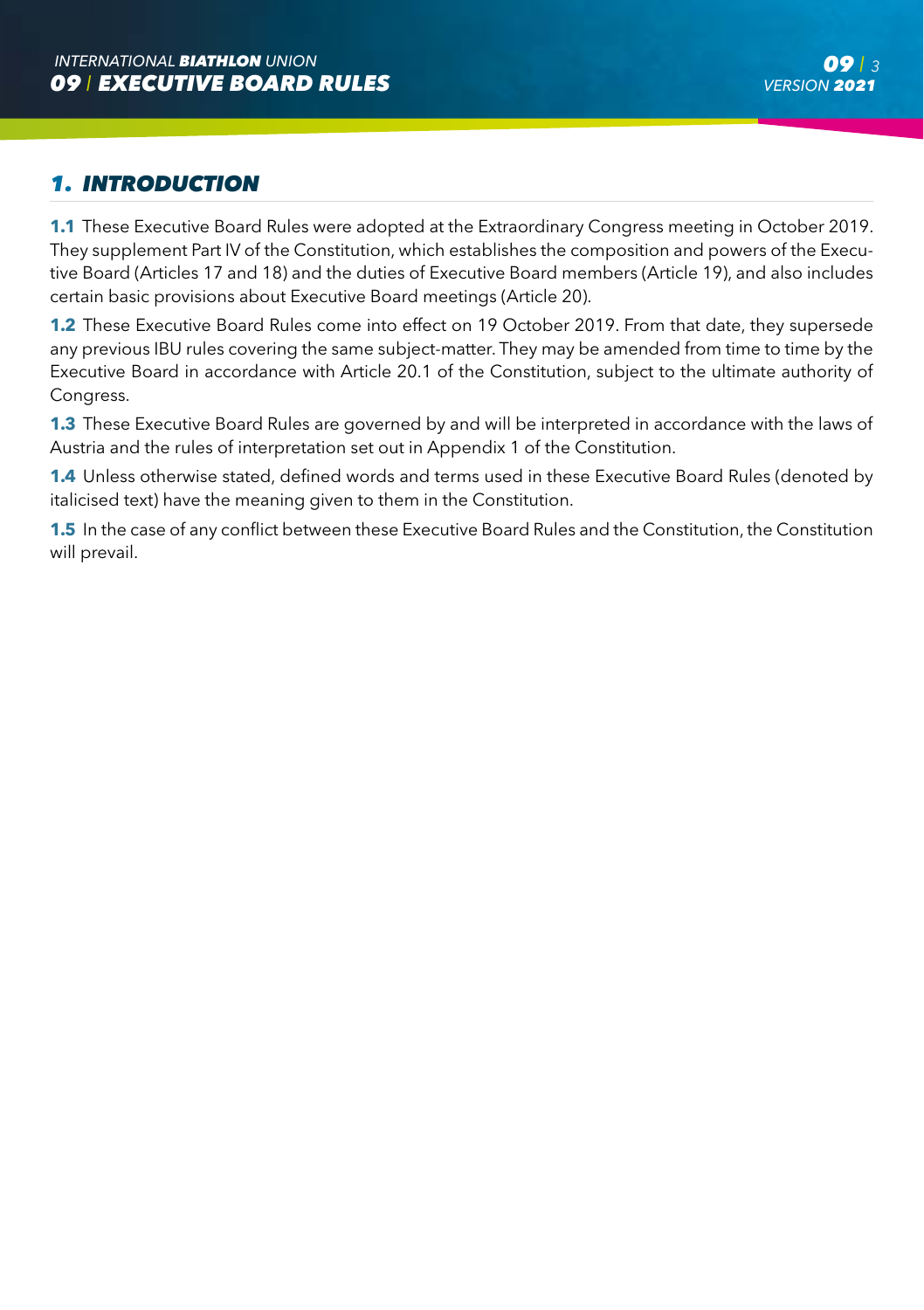# *2. MEETINGS OF THE EXECUTIVE BOARD*

**2.1** The Executive Board will meet at least three times each calendar year, on such dates and at such times and places as the President decides. In addition, the President must call a meeting of the Executive Board within no more than 30 days if at least three elected Executive Board members submit a written request to do so. Members will attend such meetings in person or (exceptionally) by teleconference or such similar communications equipment as allows all persons participating in the meeting to hear each other at the same time (Virtual Attendance). Members may not send alternates to attend meetings in their place.

**2.2** The agenda for a meeting of the Executive Board shall be set by the President in consultation with the Secretary General. Any Executive Board member and any Committee chairperson may request the inclusion of items on the agenda at an Executive Board meeting. The Executive Board may by Special Majority amend the agenda for a meeting at any time, including during the meeting.

**2.3** Notice of Executive Board meetings and an agenda should ordinarily be provided at least 30 days before they are held. However, where more urgent action is required, the President (or at least three elected Executive Board members) may call an emergency meeting at shorter notice (of not less than 12 hours, unless unanimously agreed by the Executive Board members then in office). Such short notice will be delivered by the Secretary General as soon as practicable orally (in person or by telephone) and in writing (by email, facsimile or other available form of electronic communication). A meeting called on short notice may be attended by members by Virtual Attendance.

**2.4** No business may be validly conducted at an Executive Board meeting unless a quorum is present (either in person or, if permitted, by Virtual Attendance). For these purposes, a quorum is at least seven of the members of the Executive Board then in office and entitled to vote (including the President and Vice-President). If there are less than seven members of the Executive Board who are entitled to vote in office at the relevant time, then the quorum is 50% plus one of the members of the Executive Board then in office who are entitled to vote.

**2.5** The President will chair meetings of the Executive Board. If the President is unavailable for an Executive Board meeting, the Vice-President will chair the meeting. If the Vice-President is not available, the members of the Executive Board in attendance at the meeting will appoint a chairperson for the meeting from among their number.

**2.6** Meetings of the Executive Board are not public but the President may invite third parties to attend all or part of such meetings, subject to such confidentiality protections as the President may deem appropriate.

#### **2.7** Voting:

(a) Except for the Secretary General (who will not have a vote on any motion), each Executive Board member present (in person or by Virtual Attendance) at an Executive Board meeting will have one vote on each motion, save that Executive Board members may not cast a vote on any matter in respect of which they have a conflict of interest. Voting by proxy or by letter is not permitted.

(b) In the event of a dispute as to whether an Executive Board member has a conflict of interest, if the dispute arises before an Executive Board meeting it will be resolved as set out in the IBU Integrity Code. If the dispute arises at the Executive Board meeting, it will be resolved by decision of the Executive Board.

(c) Voting will be conducted by voice, or (if requested by any Executive Board member) by a show of hands, or (if so resolved by Special Majority) by ballot or by secret ballot.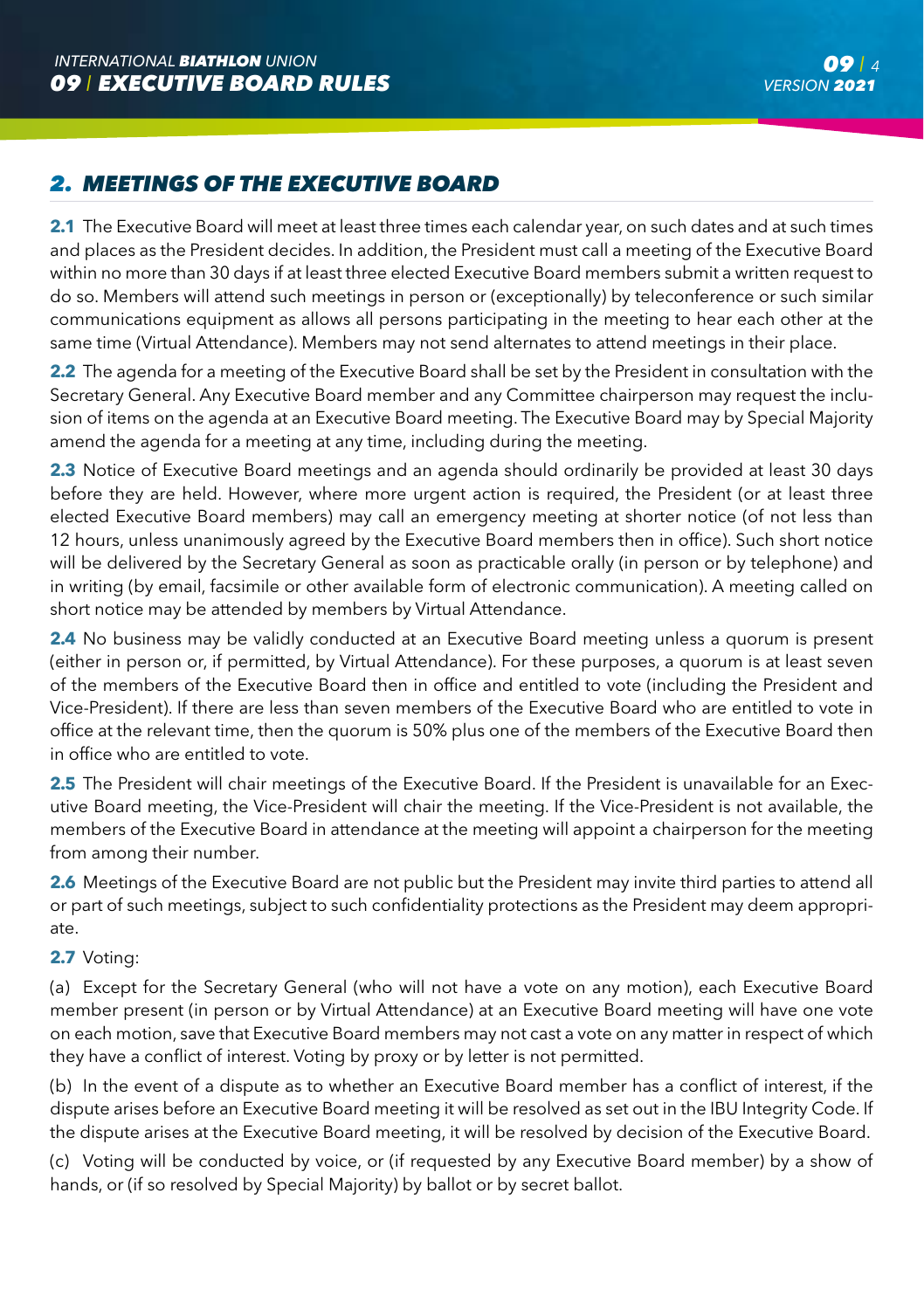(d) Unless otherwise specified in the Constitution or these Rules, motions of the Executive Board require a Simple Majority in order to be passed. In such cases, in the event of a tie in votes, the chairperson will have a deciding vote.

**2.8** The Secretary General or their delegate will take minutes of each meeting of the Executive Board, noting the names of the persons present and all motions considered and all motions passed at the meeting. The minutes will be finalised by the chairperson and sent to Executive Board members within a month of the meeting. Any amendments to the minutes proposed by an Executive Board member who was present at the meeting in question will be discussed at the next meeting of the Executive Board and any agreed amendments will be noted accordingly. Once agreed, minutes of Executive Board meetings (or a summary thereof) will be published and distributed, including to NF Members, in the manner required by the Constitution.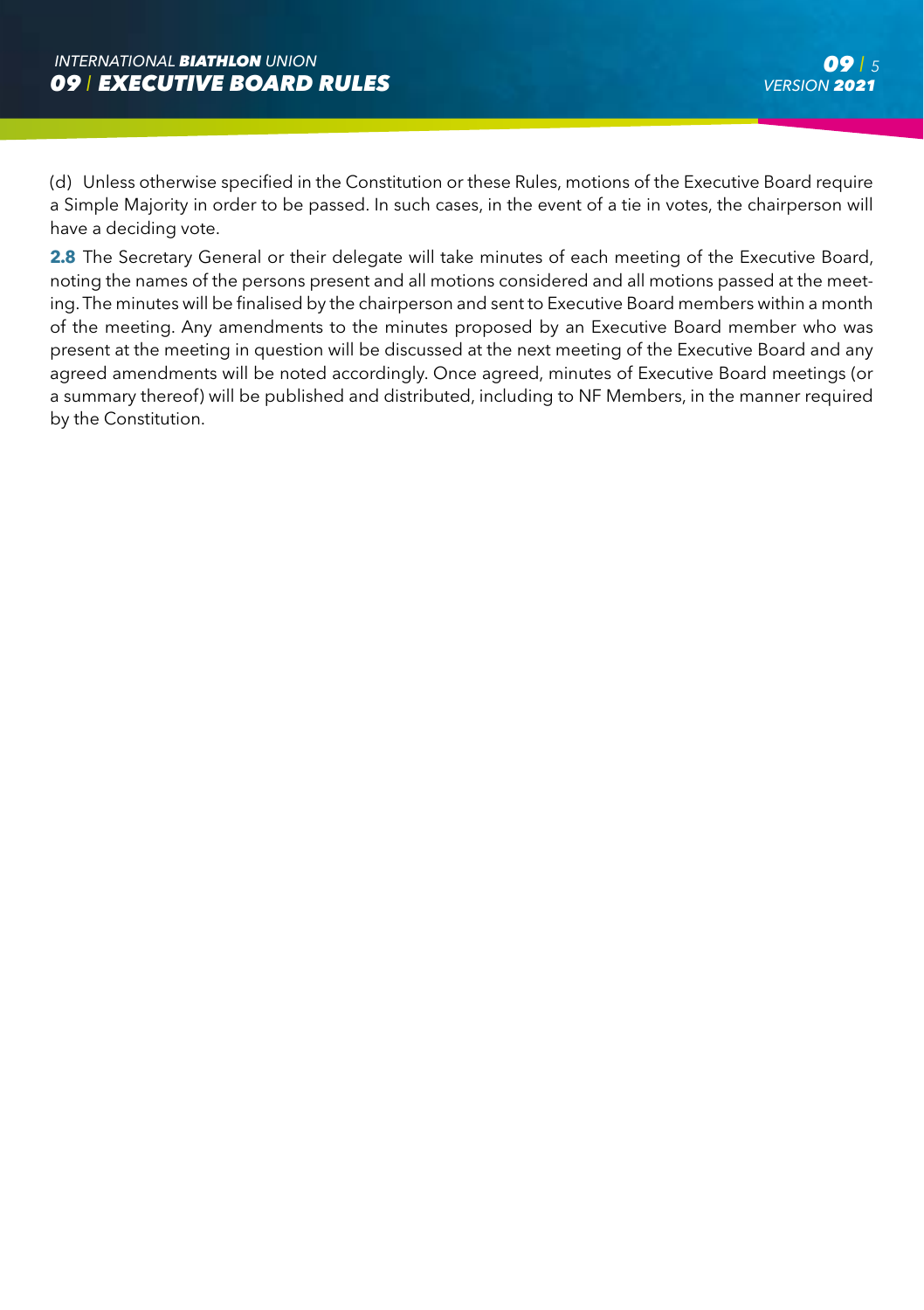# *3. CONDUCTING EXECUTIVE BOARD BUSINESS OUTSIDE OF MEETINGS*

**3.1** If all members of the Executive Board then in office and entitled to vote agree unanimously, any business that could have been conducted at an Executive Board meeting may be considered and voted upon by email, facsimile or other available form of electronic communication, without a meeting of the Executive Board having to be convened.

**3.2** A motion in writing that is signed or consented to by email, facsimile or other forms of electronic communication by all of the members of the Executive Board then in office and entitled to vote will be valid as if it had been passed at a meeting of the Executive Board. Any such motion may consist of several documents in the same form, each signed or consented to by one or more of the Executive Board members.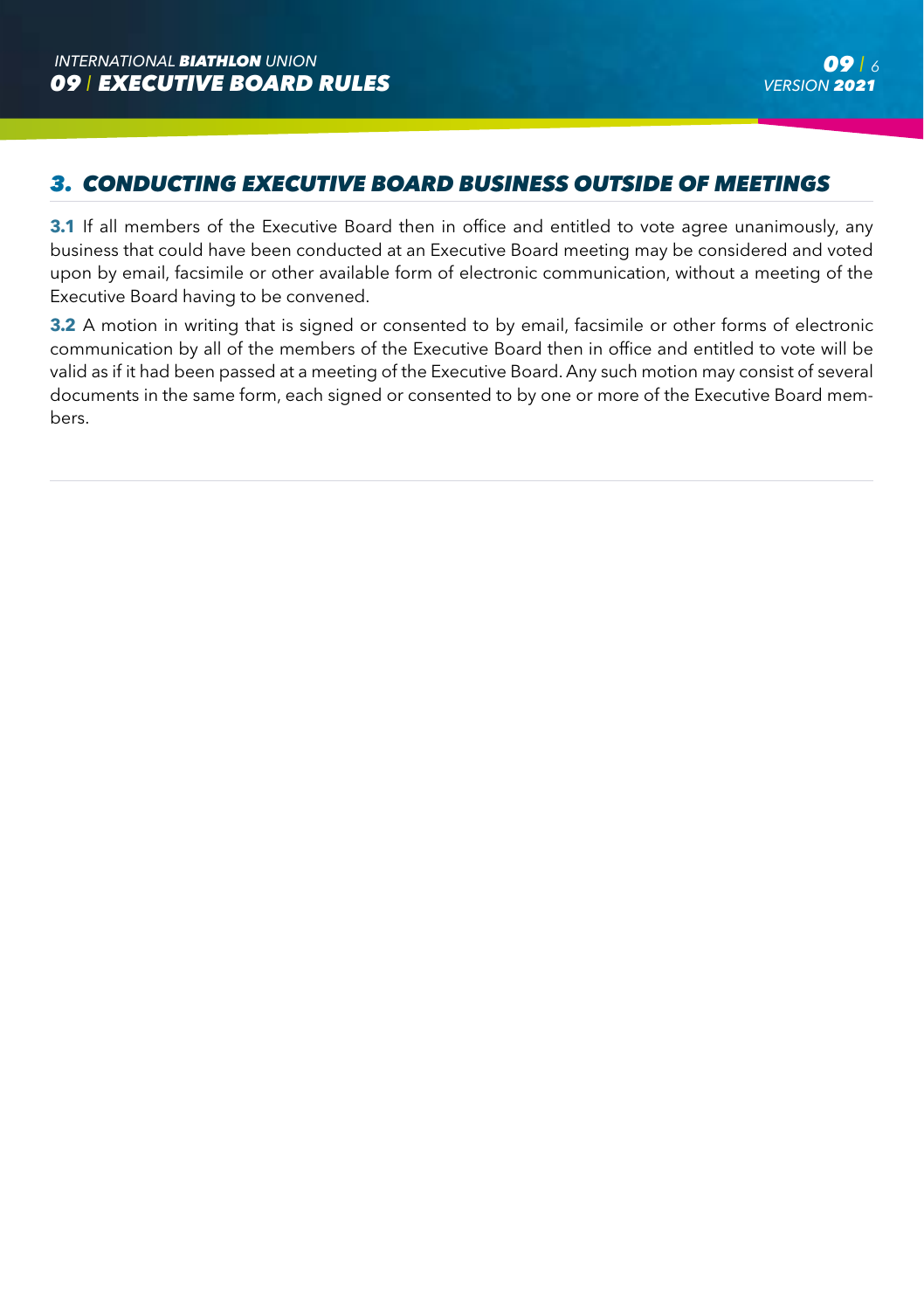### *4. VACANCIES*

- **4.1** The office of an Executive Board member will automatically become vacant if that member:
- (a) dies;
- (b) becomes incapacitated such that they cannot fulfil their duties as member;
- (c) resigns from office (to be effective, such resignation must be in writing);
- (d) ceases to be Eligible;
- (e) is removed from office in accordance with Rule 5;
- (f) fails to attend three consecutive meetings of the Executive Board in circumstances that the Executive Board decides by Simple Majority are not justified; or
- (g) in the case of the chairperson or other nominee of the Athletes' Committee, ceases to be a member of the Athletes' Committee.
- **4.2** If a vacancy arises on the Executive Board, it will be filled as follows:
- (a) If the vacant position is the position of President, the Vice-President will become the interim President, and will exercise all of the powers and fulfil all of the responsibilities of the President under the Constitution and the Rules until Congress appoints a person to fill the vacancy. The Executive Board must call an Extraordinary Congress meeting for that purpose, unless the next Congress meeting is less than six months away.
- (b) If the vacant position is the position of Vice-President, then the remaining members of the Executive Board will appoint one of their number (other than the Secretary General) to serve as Vice-President until a replacement Vice-President is elected at the next Congress meeting.
- (c) If the vacant position is the position of nominee of the Athletes' Committee, then the Athletes' Committee will nominate another of its members to fill the vacancy for the balance of the term of the vacating member.
- (d) If the vacant position is any other position (including as a result of application of the foregoing provisions of this Rule 4.2), the Executive Board may invite NF Members to nominate candidates and choose one such candidate to fill the vacancy until a replacement is elected at the next Congress meeting, or else the position may be left remain vacant until a replacement is elected at the next Congress meeting.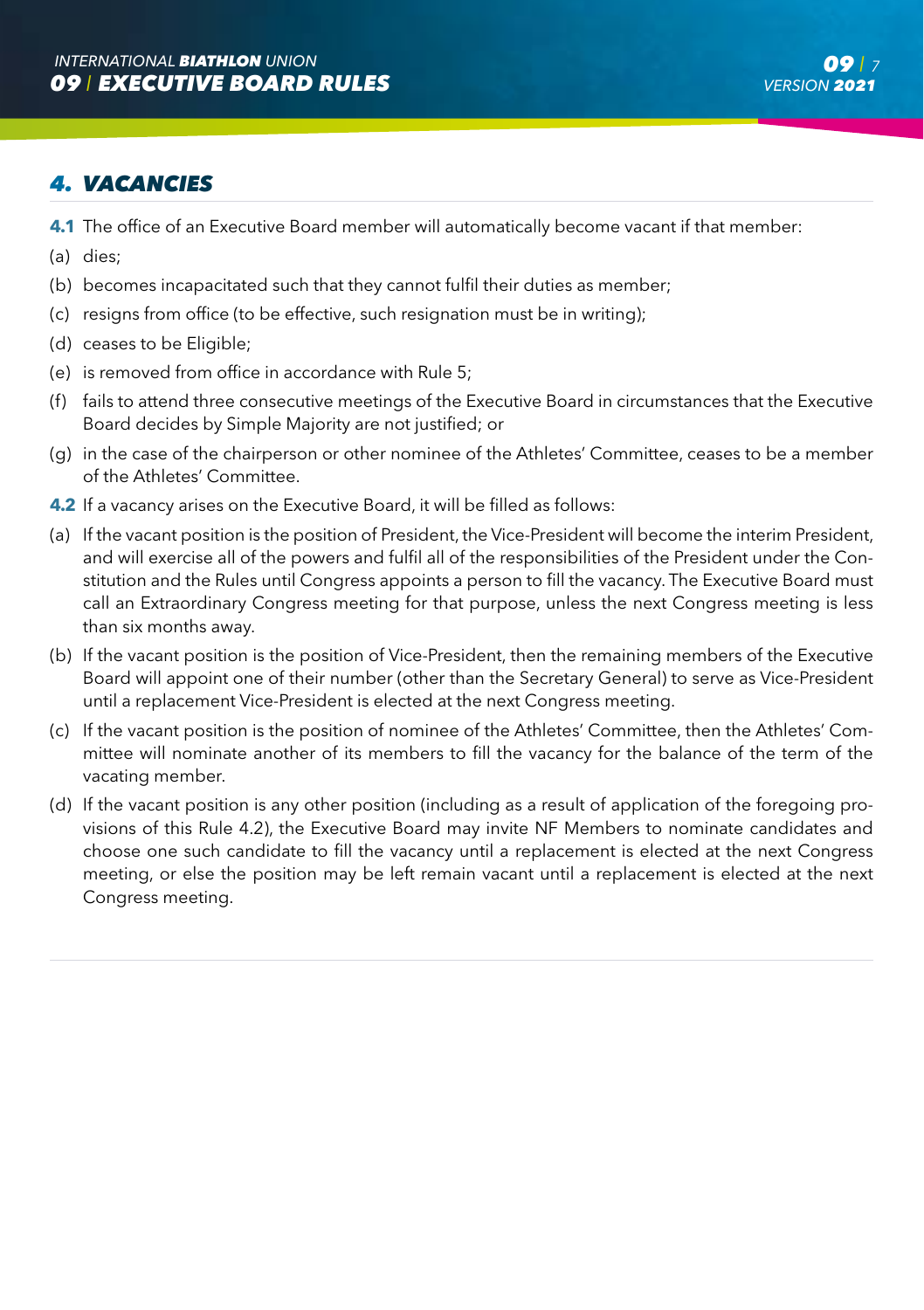# *5. SUSPENSION OR REMOVAL OF AN EXECUTIVE BOARD MEMBER*

**5.1** By motion passed by Special Majority, the Executive Board may suspend an Executive Board member from office where that member:

- (a) is under investigation for or is charged with commission of a criminal or a disciplinary offence, such as violation of the IBU Integrity Code or breach of the rules of an NF Member; or
- (b) is, in the Executive Board's opinion, in breach of one or more of their duties under Article 19 (or otherwise) of the Constitution.

**5.2** The Executive Board may make a suspension imposed pursuant to Rule 5.1 subject to such terms and conditions as it considers appropriate. Where such suspension is triggered by an investigation or charges, it will remain in place pending resolution of the investigation or charges. Otherwise, however, it will remain in place for no longer than 12 months, unless the Executive Board extends it (by motion passed by a Special Majority) until the next Ordinary Congress meeting.

**5.3** By motion passed by Special Majority, the Executive Board may remove an Executive Board member from office before the end of their term:

- (a) for serious or repeated or persistent breach of their duties under Article 19 (or otherwise) of the Constitution; and/or
- (b) for failure to meet the conditions that the Executive Board has imposed for lifting of a suspension under Rule 5.2 by the deadline specified by the Executive Board.

**5.4** Before suspending or removing an Executive Board member under this Rule 5, the Executive Board will provide that member with:

- (a) written notice of the proposed suspension or removal, including the grounds for such proposal; and
- (b) the opportunity to make submissions to the Executive Board within a reasonable period (not less than 48 hours) as to why the proposed suspension or removal should not be carried out.

**5.5** If an Executive Board member who is removed or suspended from the Executive Board is also a member of the BIU Board, they will automatically be removed or suspended (as applicable) from that position as well, and the remaining members of the Executive Board will appoint another member of the Executive Board to take that member's place on the BIU Board.

**5.6** Nothing in this Rule 5 limits or prejudices any other powers that exist under the Constitution or the Rules to suspend or remove Executive Board members from office.